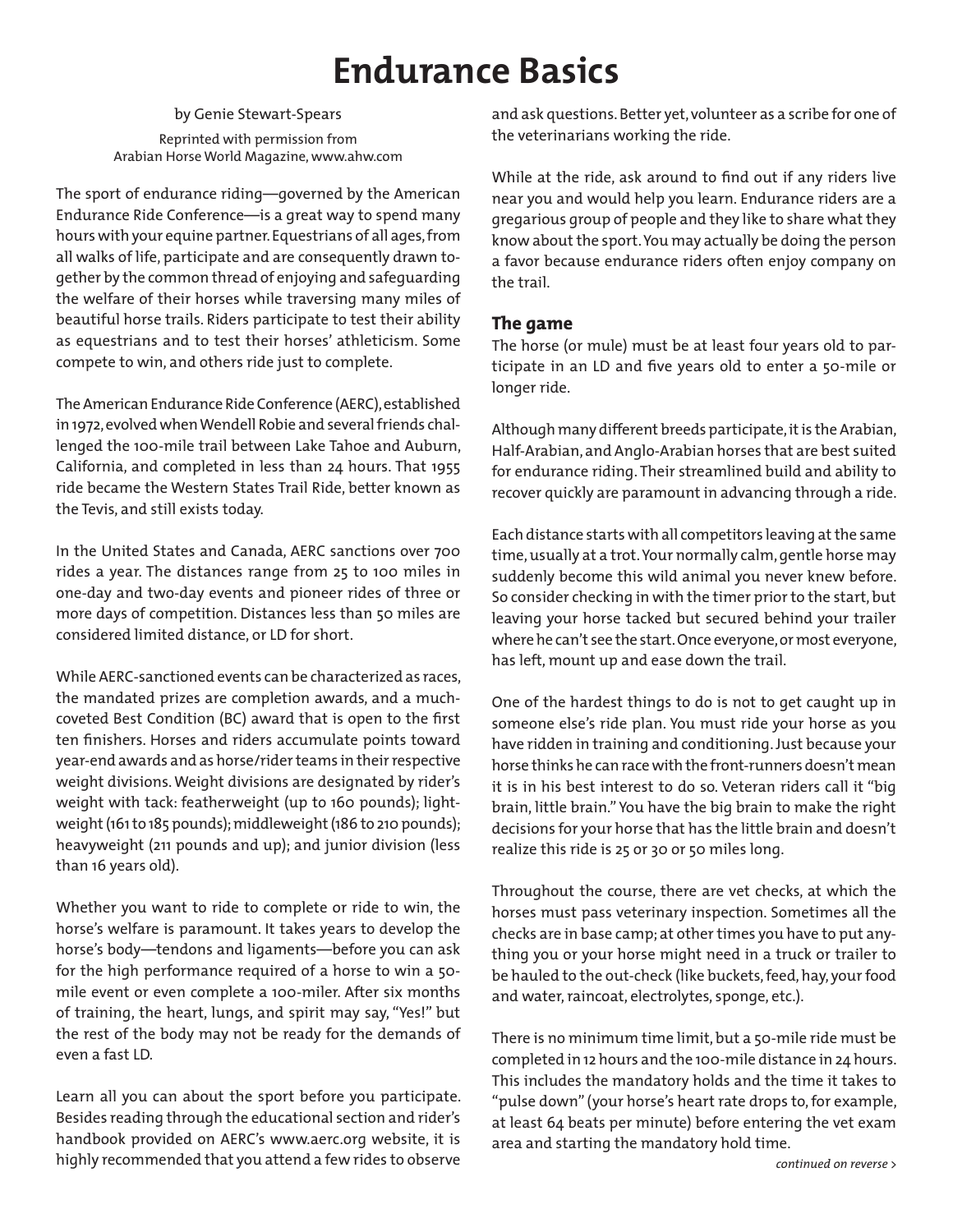The endurance ride winner is the first horse/rider to finish the prescribed, marked trail, with the horse judged "fit to continue" by the veterinarian or veterinary team.

The maximum time limit for the LD rides depends on the distance. And, the winner isn't necessarily the first across the finish line, but rather the first horse to cross the finish line and recover to the required pulse rate (usually 64 bpm) and be judged "fit to continue."

To get an idea of the times previous rides were completed at the venue you are considering, look up ride results on AERC's website. (The ride time is the actual time from start to finish, less the mandatory holds.) Note the winning time as well as the time of the last rider to complete. There's no shame in completing last, or not completing at all. The only instance when you should feel ashamed is if you over-ride your horse to satisfy your ego. AERC's motto is "To Finish Is To Win." The sport is all about enjoying time with your horse, accomplishing personal goals for you and your horse, and spending time with fellow riders, all of whom take their horses' welfare seriously.

Most rides and AERC sanctioning <i>per se</i> don't offer any monetary awards. So, you achieve no monetary gain unless you are competing on a registered Arabian, Half-Arabian, or Anglo-Arabian that is Sweepstakes nominated, in an event also sanctioned by the Arabian Horse Association. Or if you compete in one of the rare rides offering cash rewards. Normally you will get a T-shirt or some token award for completing, but the real reward is in completing the prescribed course with a healthy, sound, and happy horse.

You don't have to be a top contender to enjoy the sport, and you don't have to ride a 100-mile course. The LD ride was designed to introduce young horses and/or new riders to the sport, but, it too has evolved. Because of time constraints, some riders can't or don't want to ride longer distances. So LD has its own year-end award program.

Once you have your horse conditioned well enough to compete—most horses that are trail ridden or worked frequently, are capable of completing a non-demanding 25-mile ride—you can check with the AERC office or on their website for rides nearby. You might be surprised to find one within a few hours' drive.

## **Conditioning your horse**

Learning to take your horse's pulse, temperature, and respiration, and checking for dehydration, is the first step. The progress of the conditioning is based on these and other factors.

What is your horse's resting pulse (standing quietly in his stall)? Typically the heart rate is 28 to 40 beats per minute (bpm). When you stop working the horse, how quickly does the heart rate drop?

In an endurance ride, before beginning your mandatory hold and entering a vet check during a ride, the pulse must be, for example, 64 bpm or less. It shouldn't take more than 8 to 12 minutes for your horse to drop to 64 after you halt the work. If it takes longer to drop, you need to find out why. Is your horse not in shape for the distance and speed you are asking or is he in pain/discomfort?

Endurance rider Tom Swift suggests, "Ride with a heart rate monitor and pay attention to how fast the horse recovers. If the horse's pulse rate doesn't drop to 64 beats per minute within 10 to 15 minutes of ceasing work, you are overriding him."

Heart rate monitors are a wonderful tool because you can see on a watch-type band that you wear on your wrist what your horse's heart rate is at all times. But, if the battery goes dead or you forget to put the device on, you need to know how to take the pulse. Using a stethoscope placed on the lower, left side, just in front of the girth, count the beats (lub-dub is one beat) for 15 seconds and multiply that by four. For example, 20 beats in 15 seconds would mean the horse's heart rate is 80 bpm.

Checking your horse's temperature isn't necessary unless you suspect a problem. Normal temperature for a horse is 99.0°F plus or minus 2 degrees. With work, the temperature will rise, but anything over 103°F is cause to be concerned.

Respiration, or rather the number of breaths the horse takes in a minute, is used as one of many tools to assess the horse's condition. Resting respiration can vary depending on if the weather is hot or humid, but generally the resting rate is 8 to 12 breaths per minute.

More important is the heart rate. Resting heart rate is 30 to 40 beats per minute. Trotting heart rate can range from 90 to 120 beats per minute. At a canter the rate is typically 110 to 150 beats per minute and up to 200 to 240 at a gallop. Working the horse over 140 to 160 for other than short sprints could be detrimental to his well-being. No matter what rate you are pacing at, the horse's heart rate should drop quickly (within 10 minutes) to 64 beats per minute after a workout, otherwise you are over-riding him. Rapid breathing and heart rate suggest pain, if the horse doesn't recover as described above.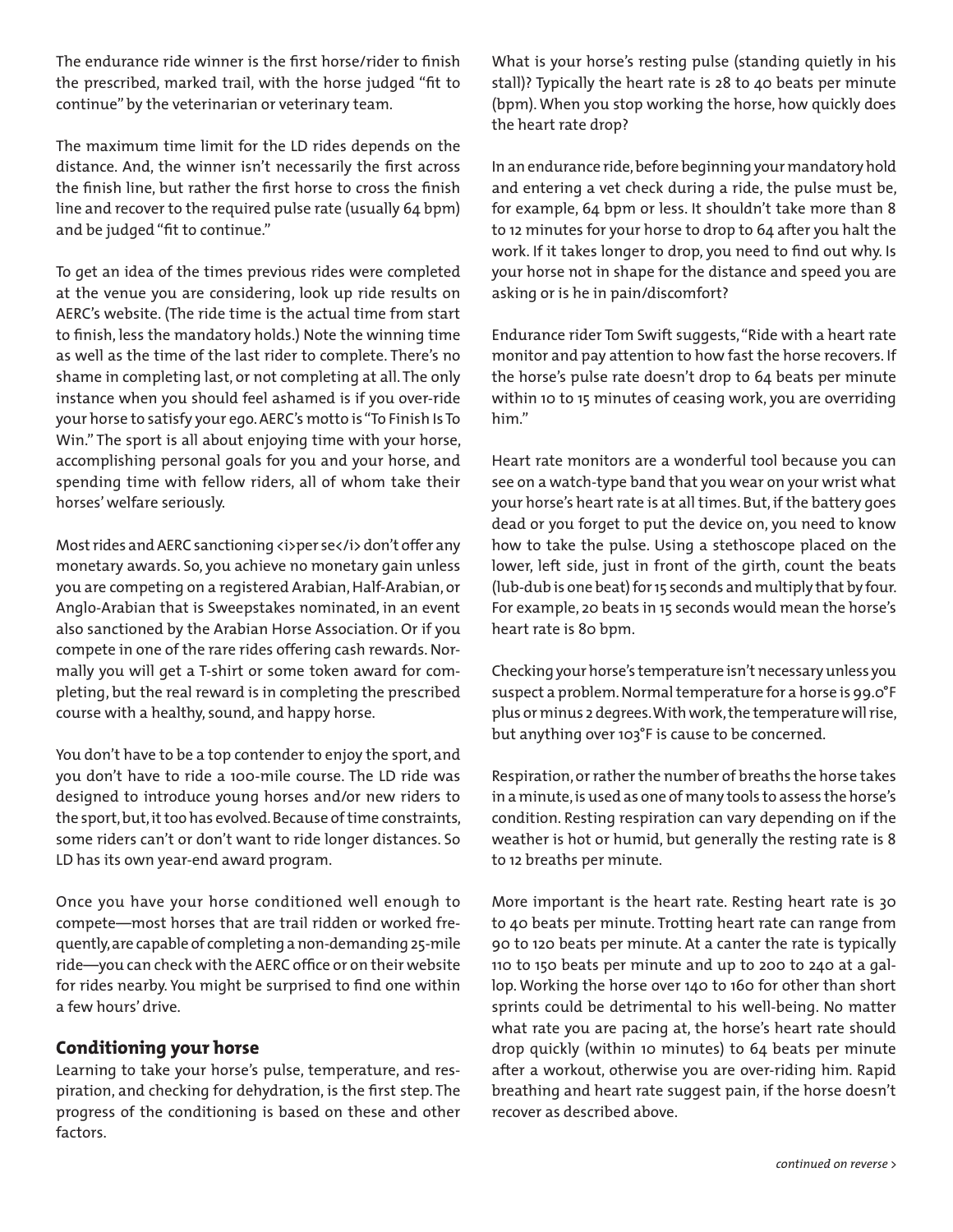Dehydration can cause metabolic problems that will cut short your horse's performance. Years ago, the conventional wisdom said not to let a hot horse drink. Now we know to let your horse drink at every opportunity. Don't wait until he is depleted and he gulps down several buckets of water after you finish your ride. That may cause problems. However, allowing him to drink all day at every opportunity is important.

Conditioning depends on many factors. How old is the horse? How much "base" (conditioning) does he already have? What is his body condition—is he fat, skinny, or lean and fit?

Tom Swift prefers to start with a five-year-old or older horse that has some base. He recommends, "Start with three or four days a week riding at a walk and trot. A distance of five miles is all you need to cover each day for the first few weeks. I like to mix it up, walk and then trot, walk and trot. If you do the five miles, pacing at a mix of walk for 500 yards and trot for 500 yards, it should take an hour to an hour and a half, if it isn't real hot weather."

Get in the habit of doing a mini-vet check after every ride. What is your horse's pulse? Is he dehydrated? How does he look at the trot out? Are his legs firm and cold? Are there any new cuts, interference marks or rubbing from the tack? Is his back sore?

Swift continues, "Evaluate the horse every day and the following day, too. Sometimes problems don't become obvious until the next day. Check the back, hip, and entire body for soreness, heat, or swelling. If there is a problem starting, you need to find it early to avoid further injury."

To check the back, gently work your fingers into his muscles. Swift suggests trying it on yourself or your spouse, to make sure you are not doing it too hard. "I have to be careful because I tend to have heavy hands and can make a horse flinch when he is not truly sore," he explains.

If the horse is doing fine, recovering well after each conditioning ride, and no problems surface, Swift says he would increase the miles but continue just walking and trotting. Gradually he adds cantering work, taking several months to build the horse up to a full 10 miles done at a canter.

"When the horse can canter approximately 10 miles an hour," Swift says, "I start increasing the distance to 12 miles and then 15, 18, and up to 25 miles on a training ride. But I ask that he give me more distance only one day a week. The ultimate goal is 10 to 12 miles two days a week and 25 miles one day a week.

"But with a green horse," he adds, "I wouldn't ask him to go more than 10 miles at most for a few months." If you are using a heart rate monitor, the working heart rate is often 90 to 130 beats per minute. "There are some horses that run 130 bpm all the time, but yet they pulse down in two minutes," Swift says.

Tom acknowledges the same finding that Valerie Kanavy, two-time World Endurance Champion, has had—that there are some "freak" horses, as they call them, that recover faster and lower than the fitter horses. You have to be very careful not to be fooled about their state of fitness.

Recognize that each trainer will approach conditioning a horse a bit differently, based on the trainer's personality and the conditions (weather and terrain) under which they work. Furthermore, while trail conditioning is essential, other factors can make the difference between front finishes and back-of-the-pack finishes: equitation work for rider and horse; training for different situations (sponging, passing and being passed, water crossings, etc.); proper nutrition (horse and rider); shoeing—to name just a few.

You should also recognize that each horse is an individual, and will react to stress (conditioning, competition, and so forth) in his own way. You really must know your horse!

Dr. Jamie Kerr, DVM, an endurance rider and veterinarian who is passionate about the sport of endurance, says, "We have to be constantly diligent about learning and opening our minds to be more aware of our horses' behavior and well-being and act accordingly. A rider that has to poke and prod the horse down the trail is missing something vitally important. Even though the horse is meeting the veterinarian criteria, such a rider is still overriding the horse."

Kerr continues, "Pay attention to your horse's MFEDPP. MF—is your horse moving freely or maybe too freely? If your horse is 'pulling your arms out of their sockets,' then maybe he is going too fast and you need to take measures to rate him at a slower pace.

"EDPP—how well is your horse eating, drinking, peeing and pooping?" Kerr asks. "The significance is, if your horse is eating and drinking, then it is replacing energy, electrolytes and fluid deficits that occur throughout the ride and even after the ride.

"If the horse is peeing, then they are at least taking in enough water that they are producing urine," he explains. "You must monitor the color and quantity of the urine to determine if they may be beginning to tie up (azoturia). Is the urine dark?